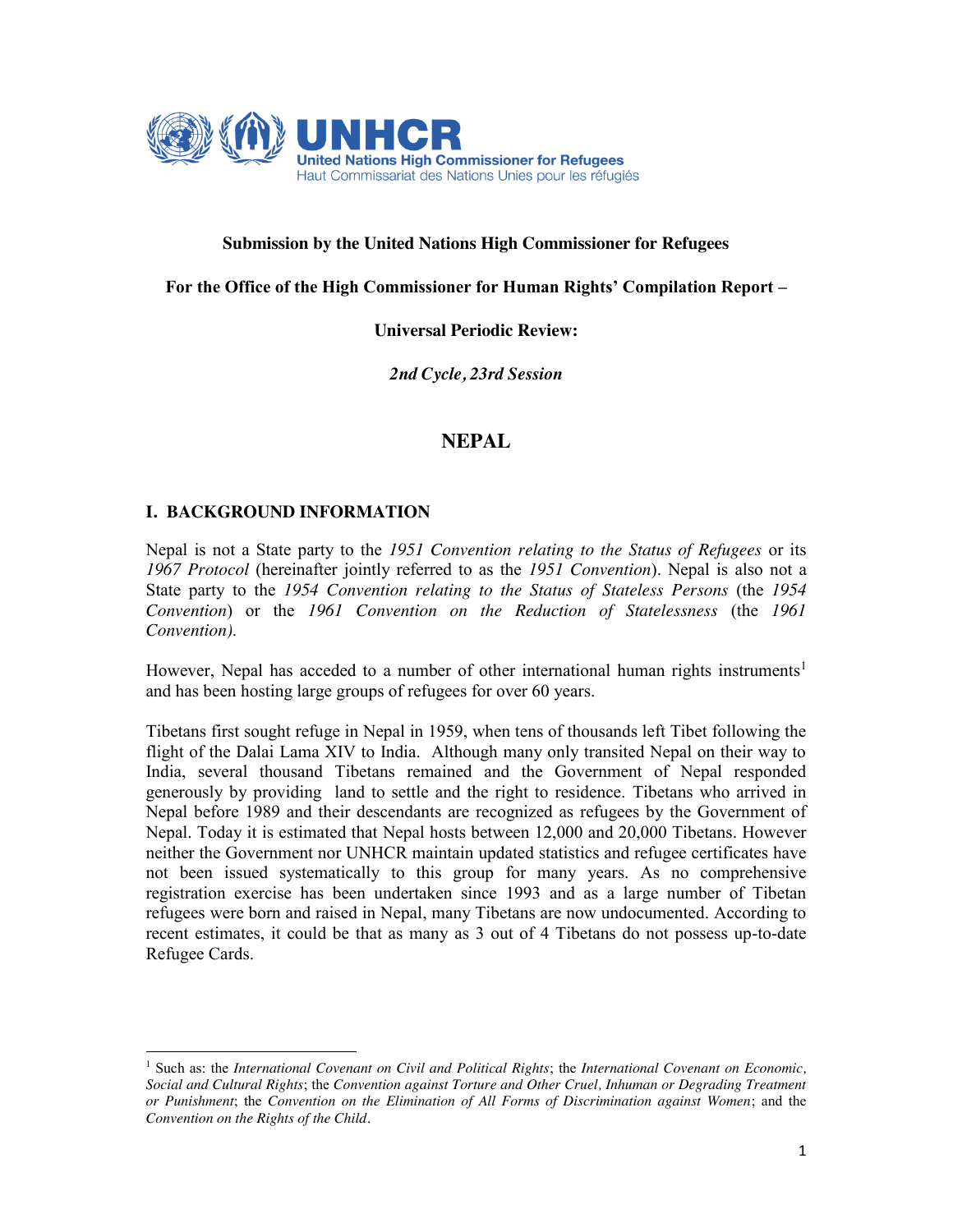In 1989, Nepal suspended refugee recognition of Tibetan arrivals and instead, under the socalled *Gentlemen's Agreement,* allowed Tibetan new arrivals safe passage through Nepalese territory to India.

The second group of refugees consists of refugees from Bhutan residing in camp settings in eastern Nepal. As of 31 December 2014, the total camp population stood at 23,059 refugees. Refugees from Bhutan are also recognized by the Government of Nepal since the onset of the crisis in the early 1990s.

Lastly, so-called urban refugees and asylum-seekers also seek protection in Nepal. They come from 11 different countries and the majority of them are from Pakistan, Myanmar and Afghanistan. As of 31 December 2014, Nepal hosted 137 asylum-seekers and 431 recognized refugees awaiting a durable solution.

Nepal does not have a refugee legal framework and refugee status determination is conducted by UNHCR under its mandate for individual asylum-seekers. Nepal considers refugees and asylum-seekers as irregular migrants under the existing laws and imposes a five USD per day fine on all persons overstaying visas, irrespective of refugee status. The Government grants visa fine waivers on an occasional *ad hoc* basis for refugees departing on resettlement.

A large number of Nepalese do not have citizenship certificates.<sup>2</sup> It is estimated that up to 4.3 million Nepalese do not currently possess citizenship certificates and that women, children and marginalized communities are most negatively affected.

It is also of concern that the citizenship provisions suggested in the new draft *Constitution* would allow Nepalese parents to confer nationality on to their children only when both the father *and* mother can prove Nepalese citizenship. If adopted in their current form, these provisions will increase the risks of statelessness amongst children and are not in line with international human rights standards and Nepal's human rights obligations.

## **II. ACHIEVEMENTS AND POSITIVE DEVELOPMENTS**

 $\overline{a}$ 

Nepal must be commended for welcoming Tibetan refugees beginning in 1959. To date Nepal continues to generously host a large number of Tibetan refugees. In addition, the Government permits Tibetan new arrivals' safe, discreet transit through its territory.

Nepal has also generously hosted large numbers of refugees from Bhutan since the early 1990s. The Government's close cooperation with UNHCR and resettlement countries enabled most of this population to find durable solutions in the form of resettlement to a third country. As of 31 January 2015, 94,565 Bhutanese refugees have been resettled to eight different countries. The Government's efforts helped make this operation a successful example of resettlement as a durable solution.

Additionally, the Government of Nepal has undertaken national campaigns to distribute citizenship certificates to large numbers of eligible Nepalese in 2007 and 2013, providing

<sup>&</sup>lt;sup>2</sup> Nepalese without citizenship certificates cannot register births; cannot buy, sell or transfer property or open a bank account; cannot obtain a passport, register to vote or sit for higher-level examinations; and cannot obtain social security allowances, file for a change of address or obtain a mobile phone card*.*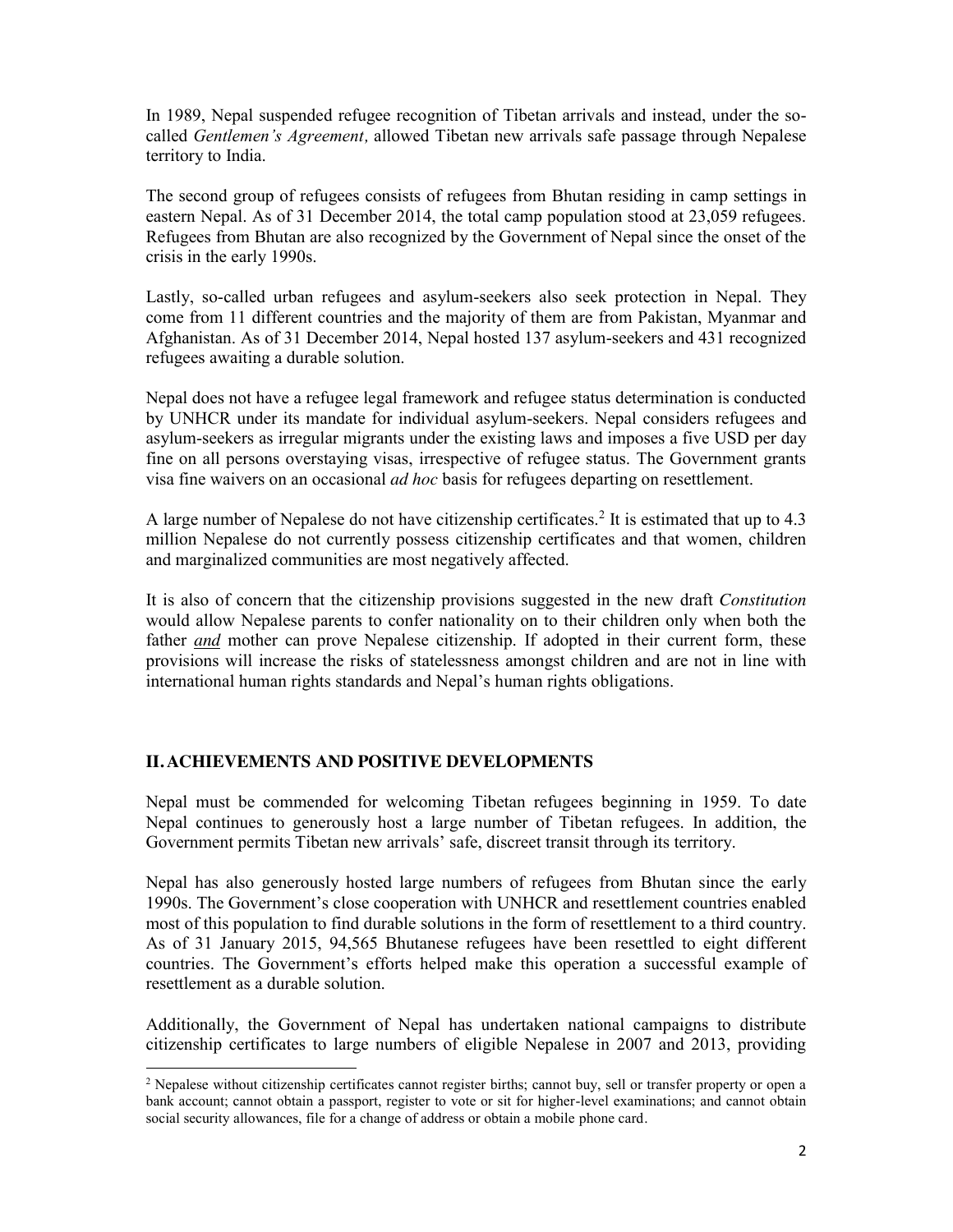them with documentation to confirm their nationality and enhancing access to their fundamental rights. These campaigns were realized through the deployment of mobile teams to each of Nepal's 75 districts. The teams distributed approximately 2.6 million citizenship certificates in 2007 and 600,000 citizenship certificates in 2013. However, as mentioned above, a significant number of individuals entitled to be recognized as citizens under the law have not yet been issued with citizenship certificates.

We also wish to commend Nepal for joining with 43 other States in the Asia Pacific in adopting a *Ministerial Declaration on the improvement of Civil Registration and Vital Statistics in the Asia Pacific* at a Ministerial Conference in November 2014.<sup>3</sup> During the event, Nepal committed to target achieving universal civil registration by 2024 and endorsed a *Regional Action Framework* to facilitate the achievement of this goal.4 Birth registration and related documentation can prevent statelessness by helping children to avoid problems in proving their link to a State.<sup>5</sup>

## **III. KEY PROTECTION ISSUES, CHALLENGES AND RECOMMENDATIONS**

### **Issue 1: Tibetan refugees**

 $\overline{a}$ 

Tibetan refugees began entering Nepal in 1959. In 1993, the Government conducted a census of the long-staying population and in 1995, issued refugee certificates to Tibetan refugees who were 16 years old or older at that time. Minor children were listed as dependents on one of their parent's cards. Today, a significant number of long-staying Tibetans are unregistered and do not possess any form of individual identification, which poses significant problems in all aspects of daily life.

In 1989, Nepal suspended recognition of Tibetan new arrivals. At that time, the Government formed the so-called *Gentlemen's Agreement,* with support from the United States of America and UNHCR, which provides for the safe and discreet transit of Tibetan new arrivals through its territory to India.

In its 2014 Concluding Observations, the Human Rights Committee remained "concerned that identity documents have not been provided to Tibetan refugees since 1995, which places the majority of the Tibetan refugee population at risk of financial penalties under the *1994 Immigration Rules* for irregular entry or presence in the State party, detention, deportation and *refoulement*. The Committee is also concerned about the lack of legislation that would ensure adequate protection against *refoulement*."<sup>6</sup>

<sup>&</sup>lt;sup>3</sup> See *Ministerial Declaration to "Get everyone in the picture" in Asia and the Pacific*, adopted by the Ministerial Conference on Civil Registration and Vital Statistics in Asia and the Pacific, 28 November 2014 in Bangkok, Thailand, available at: http://getinthepicture.org/docs/Ministerial.Declaration.English.final.pdf.

<sup>&</sup>lt;sup>4</sup> Nepal's delegation informed participant "Nepal has initiated national level representative sample survey to establish a baseline for 2015 and set the yearly target to achieve the universal registration for all by 2024",

available at: http://getinthepicture.org/docs/Item4\_Nepal\_Eng.pdf.<br><sup>5</sup> UNHCR, *Child protection Issue Brief : Birth Registration*, August 2013, available at:<br>http://www.refworld.org/docid/523fe9214.html.

 $6$  UN Human Rights Committee's Concluding Observations, CCPR/C/NPL/CO/2, para.14, 15 April 2014, available at: http://tbinternet.ohchr.org/\_layouts/treatybodyexternal/Download.aspx?symbolno=CCPR/C/ NPL/CO/2&Lang=En.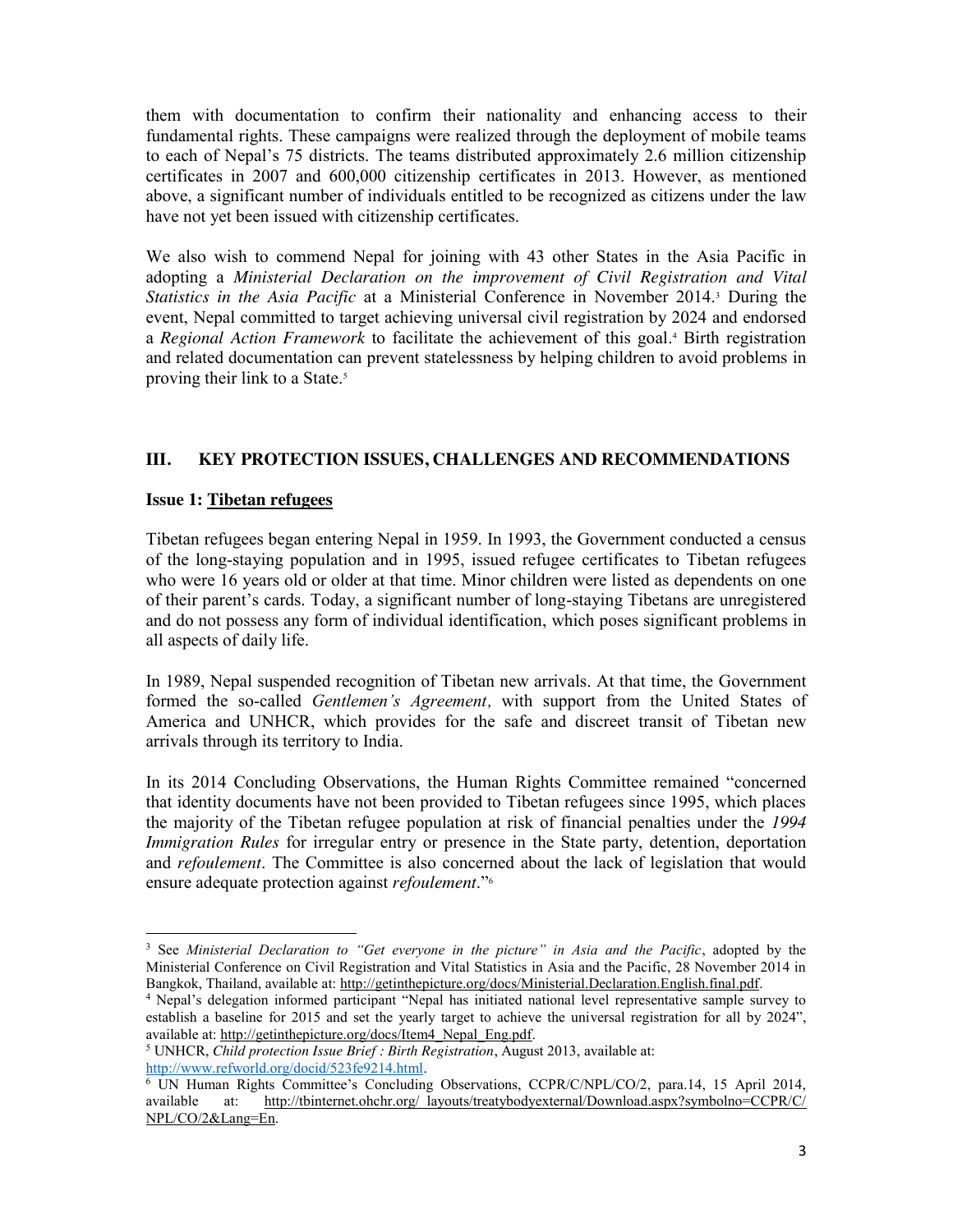### **Recommendations**:

UNHCR recommends that the Government of Nepal:

- Carry out a comprehensive census and registration exercise of long-staying Tibetans in order to issue proper identity documents to Tibetans residing in Nepal;<sup>7</sup> and
- In line with the *Gentleman's Agreement*, continue to systematically allow Tibetans access to the territory to transit and refer all Tibetan new arrivals to UNHCR.

### **Issue 2: Refugees from Bhutan**

The Government of Nepal has cooperated closely with UNHCR in the resettlement of 94,565 refugees from Bhutan since the start of the resettlement programme in late 2007. These refugees had been living in camps since the early 1990s and have now departed for their new homes in the resettlement countries of Australia, Canada, Denmark, the Netherlands, New Zealand, Norway, the United Kingdom and the United States. Just over 23,000 of them remain in two camps in eastern Nepal. With group resettlement now in its final chapter, resolving the situation of those refugees who will not be resettled has become a pressing issue.

### **Recommendations**:

 $\overline{a}$ 

UNHCR recommends that the Government of Nepal:

• Pursue efforts with UNHCR, the Bhutanese Core Group and other relevant parties to find durable solutions for the refugees from Bhutan who will not be resettled.<sup>8</sup>

### **Issue 3: Asylum-seekers and refugees**

Nepal is not party to the *1951 Convention* and its *1967 Protocol* and does not possess a national refugee protection framework, which is an obstacle in providing effective refugee protection and ensuring that refugees have the ability to enjoy their human rights. In 2007, the Supreme Court of Nepal ordered the Government to enact refugee legislation, as Nepal has been hosting many refugees for a long time, and to consider acceding to the *1951 Convention*.

In Nepal, urban refugees and asylum-seekers face risks of arrest and detention for violation of immigration regulations if they enter the county unlawfully or overstay their visas. Foreigners who irregularly enter the country or overstay their visa accrue fines at a five USD per day rate, irrespective of their refugee status. Refugees are expected to pay these fines before they may leave the country lawfully for resettlement, voluntary repatriation or otherwise.

<sup>&</sup>lt;sup>7</sup> A recommendation was made to "[p]rotect vulnerable refugee populations by allowing for registration of the refugee population in Nepal and by refraining from forcibly returning Tibetan asylum-seekers to China" during the 1st cycle UPR examination of Nepal. See: Report of the Working Group of the Universal Periodic Review: Nepal, A/HRC/17/5, 8 March 2011, para. 109.8, (recommended by the United States of America).

<sup>&</sup>lt;sup>8</sup> A recommendation was made to "[p]romote other durable solutions than resettlement in third countries

for the refugees in eastern Nepal in close cooperation with UNHCR and other relevant international organizations" during the 1st cycle UPR examination of Nepal. See: Report of the Working Group of the Universal Periodic Review: Nepal, A/HRC/17/5, 8 March 2011, para. 109.9, (recommended by Netherlands).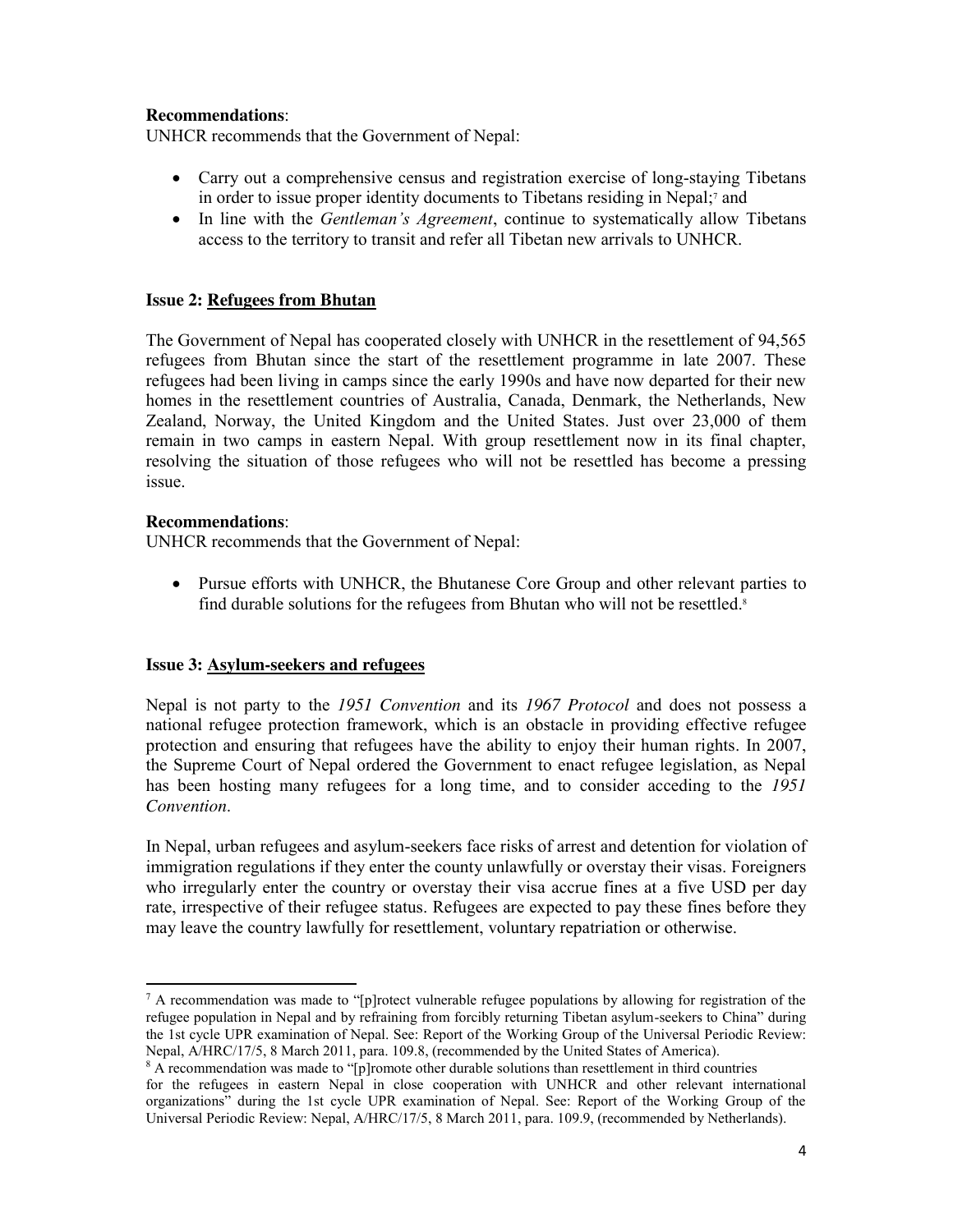### **Recommendations**:

UNHCR recommends that the Government of Nepal:

- x Accede to the *1951 Convention relating to the Status of Refugees* and its *1967 Protocol*, and give priority to the adoption of national asylum policy or legislation in line with international standards<sup>9</sup>;
- x Ensure the full respect of the principle of *non-refoulement*; and
- Exempt in a timely manner refugees and asylum-seekers from penalties imposed on foreigners for irregular entry or presence in Nepal.

### **Issue 4: Access to Citizenship**

We wish to note that Nepal's *Nationality Laws* do not currently fully comply with international standards relating to the prevention and reduction of statelessness. Nepal continues to draft its *Constitution*. Under the current proposal, Nepal would amend its constitutional provision on citizenship to allow Nepalese parents to confer nationality to their children only when both the father *and* mother can prove Nepalese citizenship. If adopted in their current form, these provisions will increase the risks of statelessness for children born in Nepal and abroad to one Nepalese parent and are not in line with international human rights standards and Nepal's human rights obligations.<sup>10</sup>

Furthermore, recent research indicates that possibly up to 23 per cent of the population lacks citizenship certificates, the key document that ensures access to fundamental social, economic, and political rights. This problem especially impacts women and members of traditionally disadvantaged groups.

In 2014 UNHCR launched the *Global Action Plan to End Statelessness: 2014 - 2024* (the Global Action Plan),<sup>11</sup> which was developed in consultation with States, civil society and international organizations, and sets out a guiding framework comprised of 10 Actions that need to be taken to end statelessness within 10 years. Steps that States are encouraged to take include ensuring that no child is born stateless, $12$  ensuring birth registration to prevent statelessness<sup>13</sup> and issuing nationality documentation to those with an entitlement to it.<sup>14</sup>

In addition, Nepal is not party to the *1954 Convention* or to the *1961 Convention.*

Action 9 of the *Global Action Plan* promotes accession to the *UN Statelessness Conventions*. <sup>15</sup> There is a global consensus on the importance of acceding to the *Statelessness* 

 $\overline{a}$ 

<sup>9</sup> Six recommendations were made in regards to accession to the *1951 Convention* during the 1st cycle UPR examination of Nepal. See: Report of the Working Group of the Universal Periodic Review: Nepal, A/HRC/17/5, 8 March 2011, para. 109.7 and 109.10, (recommended by Algeria, Moldova, Japan, Slovenia, Switzerland, Netherlands). In addition, a recommendation was made to "[a]dopt national legislation pertaining to refugees that includes the rights of refugees and asylum-seekers" during the 1st cycle UPR examination of Nepal. Ibid., para. 109.7, (recommended by Netherlands).

<sup>&</sup>lt;sup>10</sup> See Concluding Observations of the Human Rights Committee (2014) and CEDAW Committee (2014) below.

<sup>11</sup> UNHCR, *Global Action Plan to End Statelessness*, 4 November 2014, at pg. 23, available at: http://www.refworld.org/docid/545b47d64.html

<sup>12</sup> *Ibid*. Action 2, pg. 9.

<sup>13</sup> *Ibid.* Action 8. pg 18-20.

<sup>14</sup> *Ibid*. Action 9, pg 21.

<sup>15</sup>Ibid. pg. 23.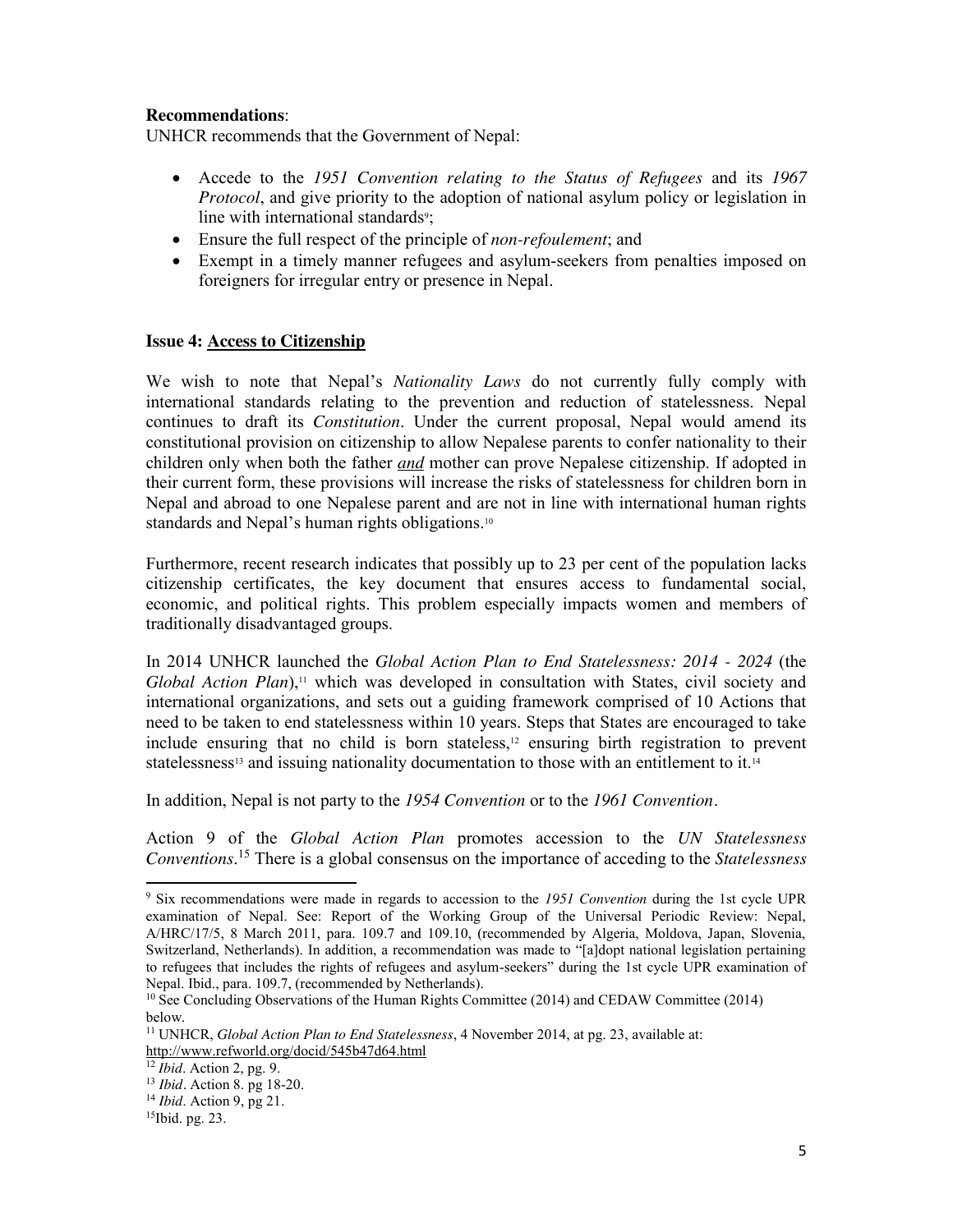*Conventions*. The *1954 Convention* and the *1961 Convention* are key international treaties designed to ensure that every person has a nationality and that stateless people enjoy a basic set of human rights. The *Statelessness Conventions* do not stand alone, but complement a much broader range of international legal standards, in particular those contained in human rights treaties.

The *1954 Convention* establishes minimum standards of treatment for stateless persons in respect of a number of rights. These include, but are not limited to, the right to education, employment and housing. Importantly, the *1954 Convention* also guarantees stateless people a right to identity and travel documents and to administrative assistance. The *1961 Convention* establishes an international framework to ensure the right of every person to a nationality. It requires that States establish safeguards in their nationality laws to prevent statelessness at birth and later in life.

### **Recommendations**:

UNHCR recommends that the Government of Nepal:

- x Ensure citizenship provisions in the new *Constitution* of Nepal are in line with international standards and ensure independent and equal rights to both men and women. In particular, women should have an equal and independent right to confer their nationality on their children and should also be able to acquire, transfer, and retain citizenship; 16
- Ensure citizenship provisions include safeguards to grant nationality to children born to nationals abroad and who would otherwise be without any citizenship;
- Continue its efforts to ensure that all eligible citizens are issued citizenship certificates in a timely fashion;
- Continue its efforts to ensure universal civil registration, particularly universal birth registration; and
- x Accede to the *1954 Convention* and the *1961 Convention.*

**Human Rights Liaison Unit Division of International Protection UNHCR March 2015**

 $\overline{a}$ 

<sup>&</sup>lt;sup>16</sup> A recommendation was made (but not accepted) to "[a]ddress cases of statelessness in the new Constitution's drafting process" during the 1st cycle UPR examination of Nepal. See: Report of the Working Group of the Universal Periodic Review: Nepal, A/HRC/17/5, 8 March 2011, para. 109.12, (recommended by Slovakia).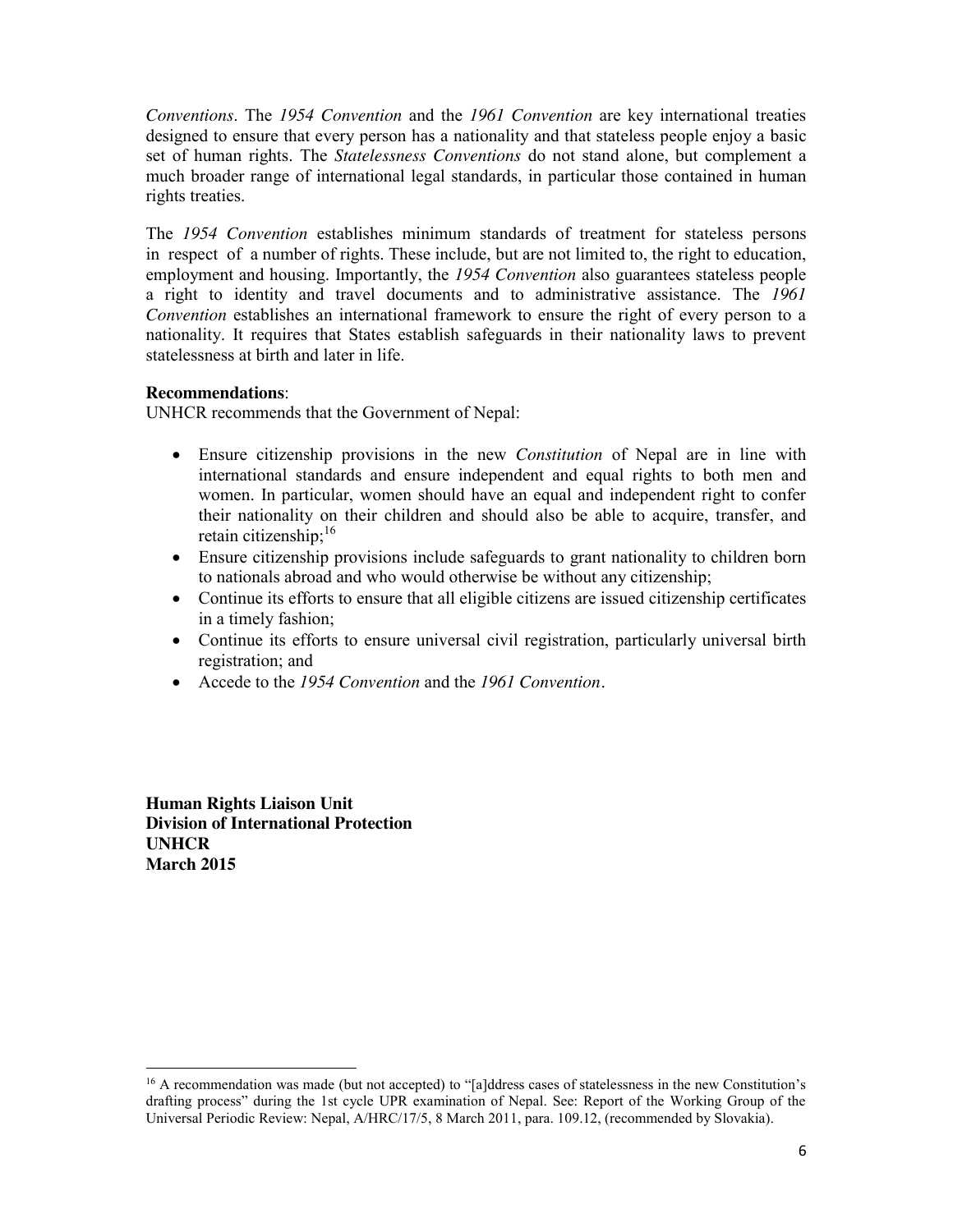## **ANNEX Excerpts of Concluding Observations UN Treaty Bodies:**

## **NEPAL**

We would like to bring your attention to the following excerpts from UN Treaty Monitoring Bodies' Concluding Observations and Recommendations relating to issues of interest and persons of concern to UNHCR with regards to Nepal.

### **Committee on Economic, Social and Cultural Rights**

Concluding observations (Nov. 2014) E/C.12/NPL/CO/3

## **Refugees**

10. The Committee is concerned that the lack of a refugee law and of an appropriate refugee status determination procedure constitute obstacles for refugees to fully enjoy their economic, social and cultural rights, despite a 2007 Supreme Court Order to enact such legislation. It is also concerned at reports that, under the 1994 Immigration Rules, refugees and asylum-seekers are penalized by the imposition of fines per day for their over-staying in the territory of the State party. The Committee is further concerned that some Tibetan refugees remain unregistered and do not possess identification documents. The Committee regrets that the State party has not yet acceded to the 1951 Convention relating to the Status of Refugees. (art.2)

**The Committee recommends that the State party adopt a refugee law in order to put in place a national refugee protection framework in compliance with the 2007 Supreme Court Order. It also recommends that the State party proceed to register all Tibetan refugees in its territory and provide them with identification documents. The Committee further recommends that State party consider ratifying the 1951 Convention relating to the Status of Refugees.**

## **Discriminatory law**

12. The Committee is concerned at the persistent inequality between men and women with regard to the rights of inheritance, land ownership and assets. The Committee is also concerned that, notwithstanding citizenship provisions in the Interim Constitution, the transmission of nationality by a Nepalese woman to her child is not always granted.

**The Committee recommends that the State party take adequate measures to effectively implement its non-discrimination legislation in order to allow women to exercise their rights to inherit, to own land and assets in their name. The Committee also recommends that the State party promote awareness-raising measures in order to ensure that local administration authorities involved in granting transmission of nationality are fully informed about the legal provisions in place and effectively implement them.**

## **Trafficking in persons including children**

21. The Committee expresses concern at the high number of children who are trafficked for labour and sexual exploitation, as well as for begging, forced marriages and slavery, including in neighbouring countries. The Committee is also concerned at the ineffective application of the Human Trafficking Control Act of 2007 and the Children Act of 1992. It is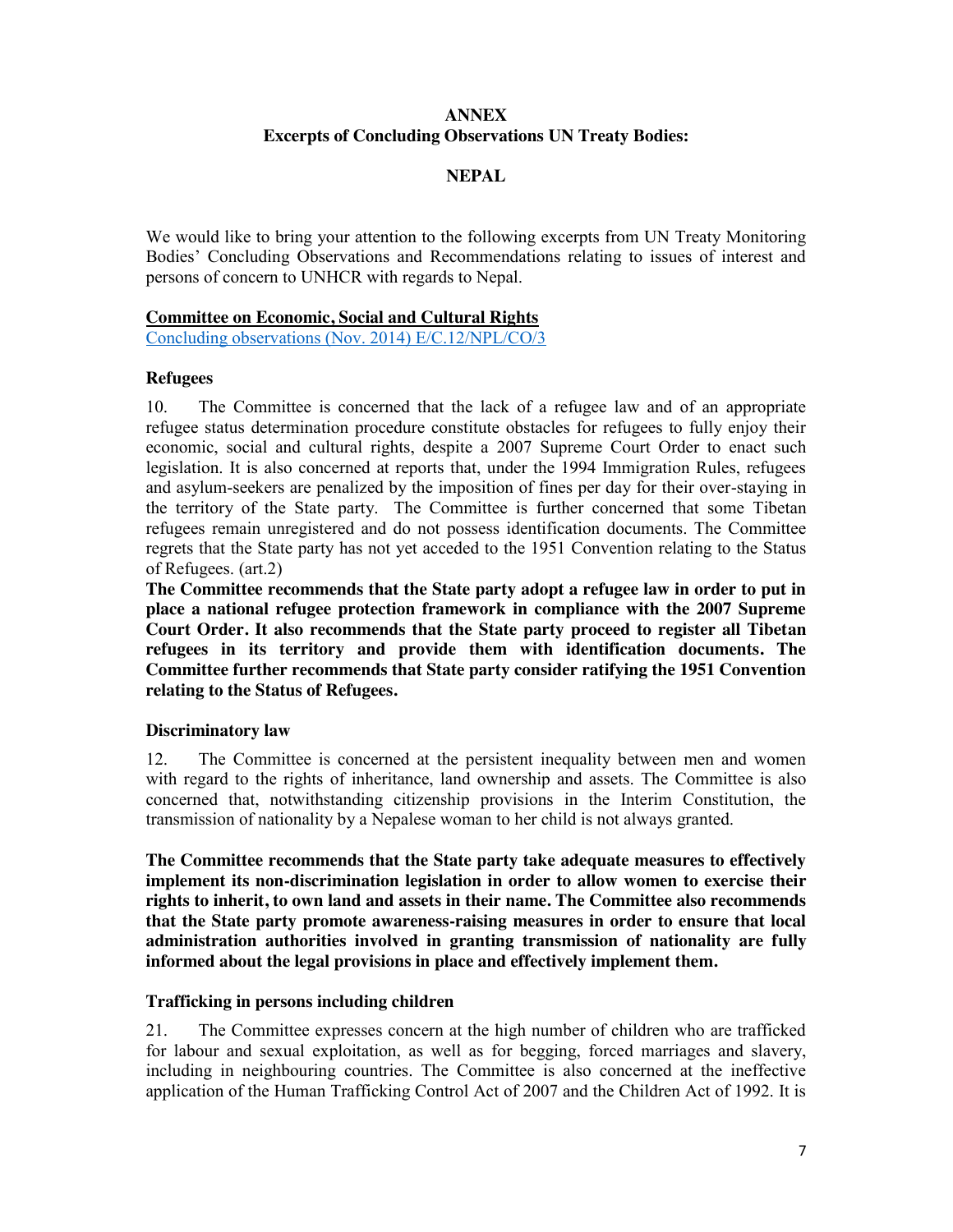further concerned at the lack of information on investigations, prosecutions, convictions and sanctions imposed on traffickers. (art. 10)

**The Committee urges the State party to effectively enforce the current legislation, by:** 

**(a) investigating trafficking cases, prosecuting and sanctioning the traffickers and providing rehabilitation and reparation to victims;** 

**(b) sensitizing the population on measures taken to combat trafficking such as the Child Search Rescue Center in Kathmandu;** 

**(c) further developing its cooperation with neighbouring countries in order to prevent and combat trafficking across borders;** 

**(d) bringing its legislation in full compliance with the Protocol to Prevent, Suppress and Punish Trafficking in Persons, specially Women and Children, Supplementing the United Nations Convention Against Transnational Organized Crime.**

### *Human Rights Committee*

Concluding observations (2014) CCPR/C/NPL/CO/2

### **Refugees**

14. While commending the State party for hosting a large number of refugees and asylum-seekers in its territory, the Committee is concerned that identity documents have not been provided to Tibetan refugees since 1995, which places the majority of the Tibetan refugee population at risk of financial penalties under the 1994 Immigration Rules for irregular entry or presence in the State party, detention, deportation and *refoulement*. It also expresses concern at the restrictions imposed on Tibetan refugees' rights should the State party deem any activity to undermine the friendly relationship with its neighbour. The Committee is also concerned about the lack of legislation that would ensure adequate protection against *refoulement* (arts. 2, 7, 9, 13, 19, 26 and 27).

**The State party should adopt national refugee legislation in accordance with international standards, strictly uphold the principle of** *non-refoulement***, and exempt refugees and asylum-seekers from penalties under the 1994 Immigration Rules. It should undertake a comprehensive registration exercise of long-staying Tibetans to ensure that all persons have proper documentation and ensure, in law and in practice, that all refugees and asylum-seekers are not subjected to arbitrary restrictions of their rights under the Covenant, including freedom of expression, assembly and association. It should also guarantee access to its territory to all Tibetans who may have a valid refugee claim and refer them to UNHCR.** 

### **Trafficking and bonded labour**

18. The Committee expresses concern at the lack of effective implementation of the Human Trafficking and Transportation (Control) Act of 2007, and the persistence of trafficking for purposes of sexual exploitation, forced labour, bonded labour, domestic servitude and marriage, as well as trafficking in human organs. It is also concerned at the alleged involvement of State officials in trafficking-related crimes. The Committee is further concerned that child labour and traditional practices of bonded labour such as Haliya, Kamaiya and Kamlari are still prevalent in some regions of the State party (arts. 8 and 24).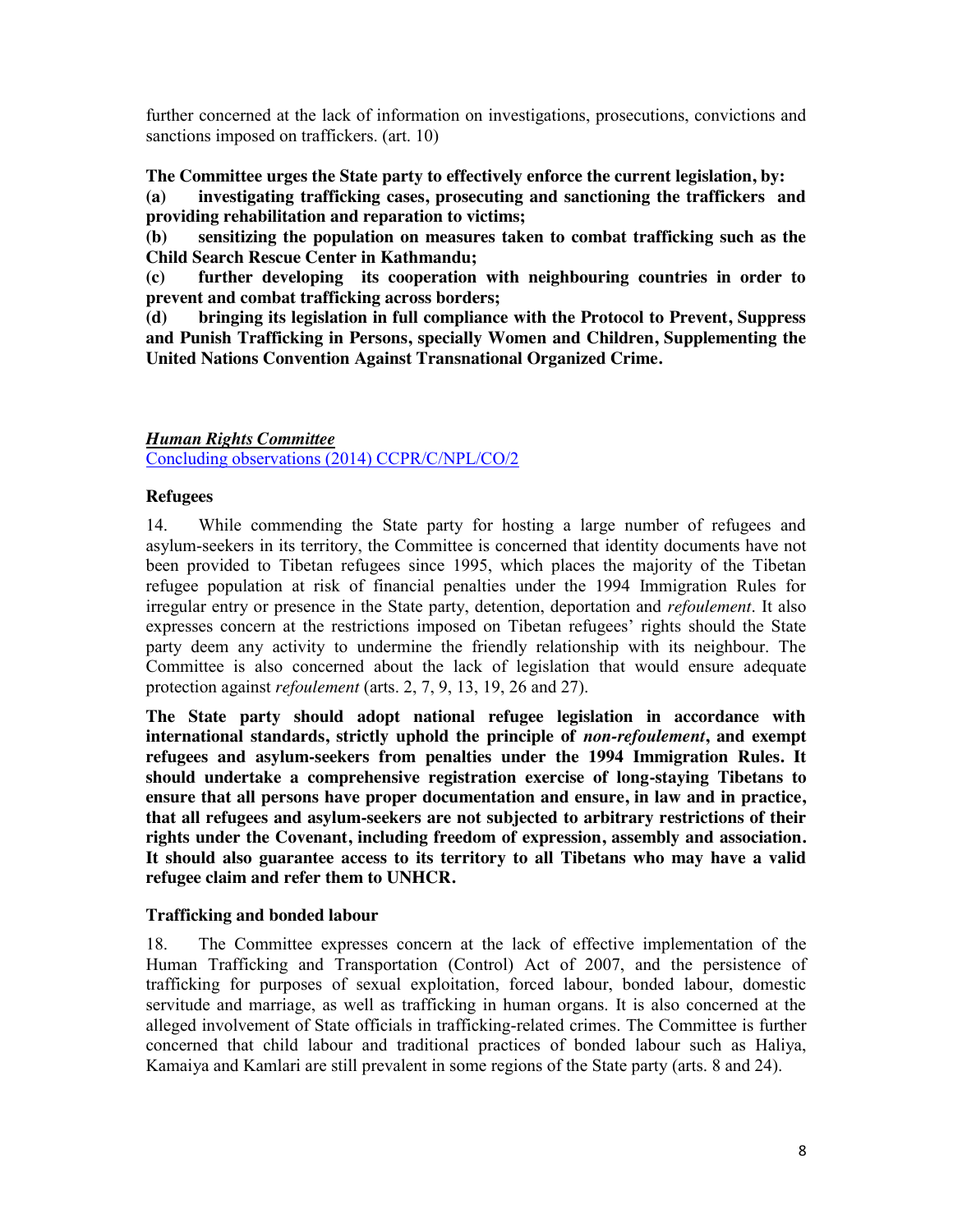**The State party should strengthen its efforts to prevent, suppress and punish trafficking in persons, trafficking in human organs and bonded labour, including the establishment of a system of data collection and analysis to identify trends and implement effective strategies, and adoption of measures aimed at empowering vulnerable groups to eliminate their risk of exploitation. It should also ensure the effective implementation of the Human Trafficking and Transportation (Control) Act of 2007, prosecute and sanction perpetrators, including State officials complicit in trafficking-related crimes, and provide victims with adequate protection and assistance.** 

### **Birth registration and nationality**

20. The Committee, while appreciating efforts made thus far, expresses concern at the low number of birth registrations, particularly in rural areas, and at difficulties faced by women in the registration process. It also regrets that the current legislation does not provide for the granting of nationality to children born in the territory who would otherwise be stateless. Moreover, while welcoming the launch of national distribution campaigns, the Committee is concerned that more than four million persons still lack citizenship certificates, which is essential for the enjoyment of rights guaranteed in the Covenant, including the right to vote. It is also concerned that women are denied equal rights as men with respect to acquiring and conferring nationality (arts. 3, 16, 24, 25 and 26).

**The State party should amend the Birth, Death and Other Personal Incidents Registration Act to ensure the birth registration of all children born on its territory, and establish an efficient birth registration system that is free of charge at all stages. It should also continue to strengthen efforts to remove barriers, particularly for women and those living in rural areas, to access citizenship certificates and birth registrations. The State party should ensure that citizenship provisions of the new Constitution guarantee the equal right of women to acquire transfer and retain citizenship.** 

*Optional Protocol to the Convention on the Rights of the Child on the sale of children child prostitution and child pornography* Concluding observations (2012) CRC/C/OPSC/NPL/CO/1

### **Measures adopted to prevent offences prohibited under the Protocol**

21. The Committee welcomes the numerous measures taken with the view to preventing the sale of children, child prostitution an child pornography and in particular: the programmes specifically targeting children from Dalit and Indigenous community and from marginalized and disadvantaged families, the promotion of child participation in policies and programmes, and the measures to combat illiteracy, especially among women. However, the Committee is concerned that existing laws, administrative measures, social policies and programmes are insufficient to address the root causes and contributing factors of the sale of children, child prostitution and child pornography, among them, widespread poverty, gender discrimination, unsafe migration, and the lack of a comprehensive child protection system. The Committee is especially concerned about:

(a) The continued strong caste discrimination, particularly towards the Dalit as well as the prevailing legal and de facto discrimination of women and girls;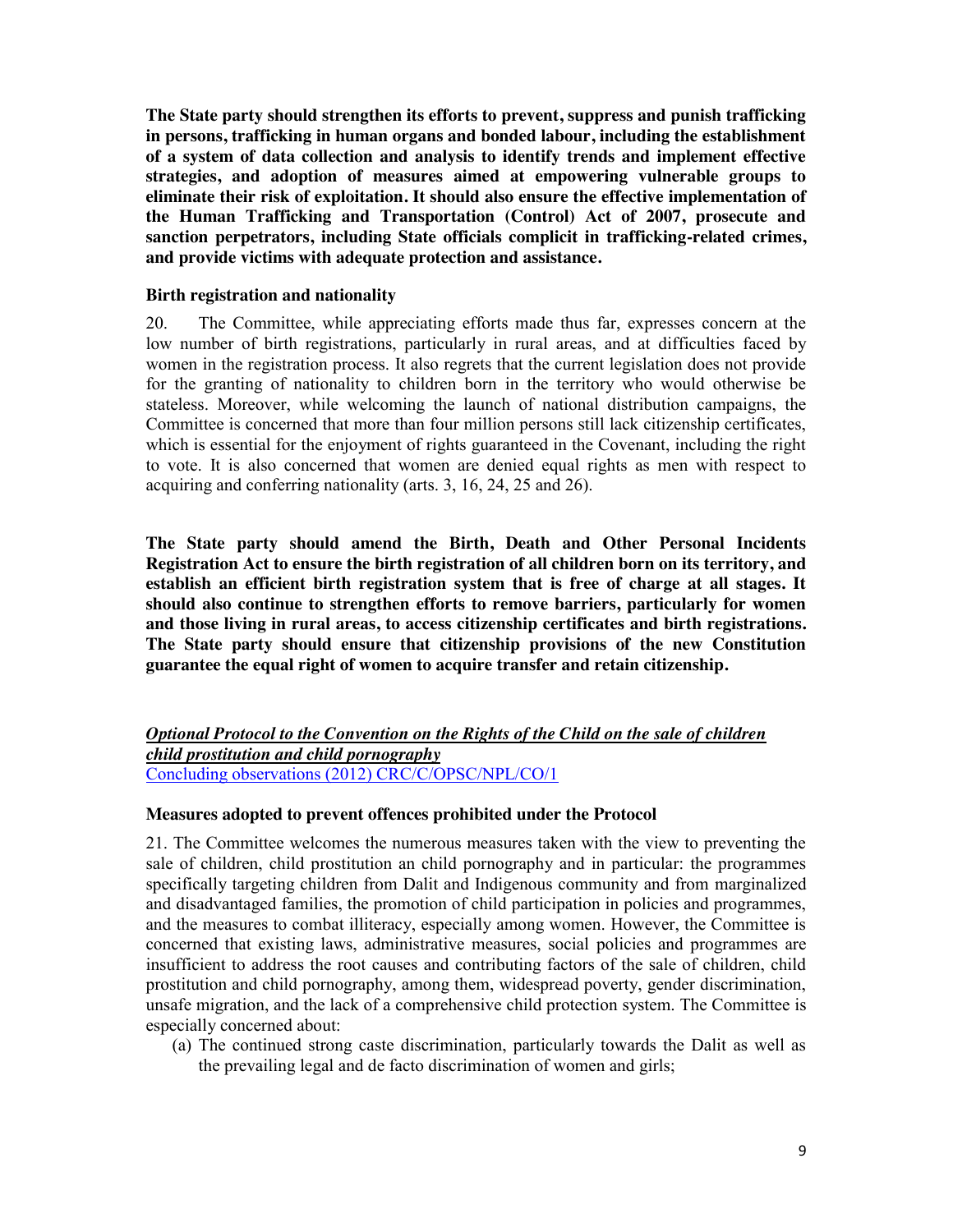- (b) The difficulties encountered by single mothers, mothers married to foreigners, refugees and stateless persons to register their children at birth which greatly exposes them to becoming victims of offences under the Protocol;
- (c) The lack of priority measures targeted to groups of children who are in the most vulnerable situations, notably internally displaced and refugee children, children with disabilities as well as children living in the street, the number of which is increasing; and
- (d) The inadequate protection of victims of domestic violence under the Domestic Violence Control and Punishment Act of 2009, the lack of protection of boys from sexual abuse and the high incidence of child sexual abuse in the home and in educational facilities.

**22. The Committee urges the State party to adopt a comprehensive and targeted approach which addresses the root causes of offences under the Protocol and targets children in the most vulnerable situations. In particular, the Committee urges the State party to strengthen its poverty reduction strategies and supportive social protection measures for disadvantaged and marginalized families including child-centred early intervention programmes to support parents in better performing their care and protection responsibilities towards children. The Committee further urges the State party to**:

- **(a) Take active measures for the effective implementation of the prohibition of "untouchability" and in doing so involve all sectors of society so as to facilitate social and cultural change and promote the creation of an enabling environment supportive of equality among children belonging to marginalized communities;**
- **(b) Take all necessary measures to ensure that all children are registered at birth;**
- **(c) Repeal legal provisions that discriminate against girls, and take all the necessary measures to eliminate societal discrimination against them through public educational programmes, including campaigns organized in cooperation with opinion leaders, families and the media to combat the stereotyping of gender roles in line with the recommendations of the Committee on the Elimination of Discrimination against Women (CEDAW/C/NPL/CO/4-5 para. 18 a);**
- (d) **Develop prevention programmes targeting children in the most vulnerable situations and in particular take all necessary measures to ensure that children in street situations are provided with adequate and secure shelter, health care, education and clothing. Particular focus should be placed on their protection from police brutality, physical and sexual abuse as well as substance abuse; and**
- **(e) Ensure that prevention strategies incorporate key actions to address domestic violence and child sexual abuse which are among the root causes of child sexual exploitation.**

### **Prosecution of offences under the Protocol**

37. The Committee notes with deep concern that although thousands of children are involved in prostitution in the State party, especially in the ―cabin restaurants‖, the dance bars and the massage parlours of the Kathmandu Valley and in the major cities of the State party, limited measures have been taken to rescue them from those prostitution places. The Committee is particularly concerned that:

(a) The revised version of the Children's Act currently under review still fails to define procedures and mechanisms for the identification, reporting, referral, investigation, treatment and coordination of cases of children victims of sale of children, child prostitution and child pornography;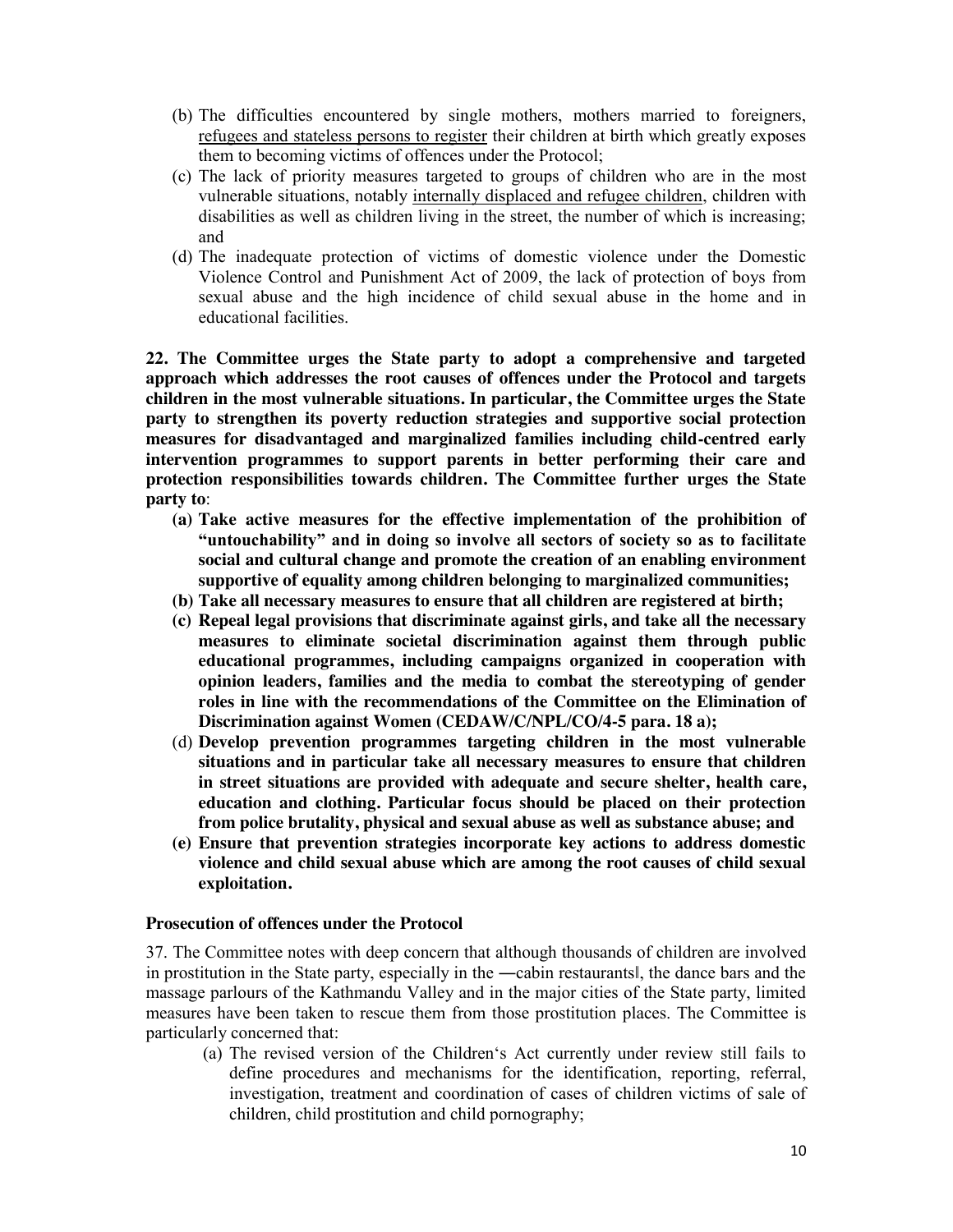- (b) The Nepal Police lack adequate infrastructure, capacity and power to investigate complaints lodged;
- (c) Cases of child trafficking are highly underreported due mainly to widespread lack of confidence and trust in law enforcement and judicial authorities who in many cases discourage citizens from reporting cases and encourage disputants to resolve cases privately; and
- (d) Impunity remains pervasive in the context of trafficking-related investigations and often results from high levels of corruption among officials.

**38. The Committee urges the State party to strengthen the presence and capacity of law enforcement authorities to detect offences under the Protocol, arrest perpetrators and bring them to justice. The Committee also urges the State party to**:

- **(a) Set clear procedures in the revised Children's Act and establish mechanisms for the identification, reporting, referral, investigation, treatment and coordination of cases of child victims of sale of children, child prostitution and child pornography;**
- **(b) Take all the necessary measures to ensure that children and parents are not encouraged to solve cases privately and that perpetrators of offences under the Protocol are brought to justice;**
- **(c) Adopt a zero tolerance approach towards cases where authorities may be directly involved in cases of sale of children, child prostitution and child pornography and address vigorously the issue of corruption and impunity as a matter of priority.**

### **Recovery and reintegration of victims**

41. The Committee while noting the establishment of rehabilitation an emergency centres for child victims of trafficking, expresses concern that the lack of clear procedures and standards for the care and protection of child victims—including the provision of psychosocial support, case assessment based on the best interests' determination, temporary and durable solutions, and follow-up until the child reaches the age of majority puts children at further risk. The Committee is particularly concerned that:

- (a) Despite the establishment of some rehabilitation centres and emergency shelters for child victims of trafficking, child-centered services remain largely unavailable and their expansion and improvement is limited due to budget constraints;
- (b) Legislation does not establish any right for child victims to receive free-of-cost medical treatment, mental health and other care; and
- (c) Reparation is only available for victims of trafficking.

**42. The Committee urges the State party to take all the appropriate measures for the physical and psychological recovery and social reintegration of child victims of offences under the protocol and ensure that those measures take place in an environment which fosters the self-respect and dignity of the child. In particular, the Committee urges the State party to**:

- **(a) Take every necessary measure to facilitate and increase access to child-centered services, particularly for children living in remote areas as well as increase the budget allocated to these services to ensure that they are sufficiently and adequately equipped;**
- **(b) Adopt clear measures guiding the rescue, repatriation, rehabilitation and reintegration of child victims and establish by law the right of child victims to receive free-of-cost medical treatment, mental health and other care;**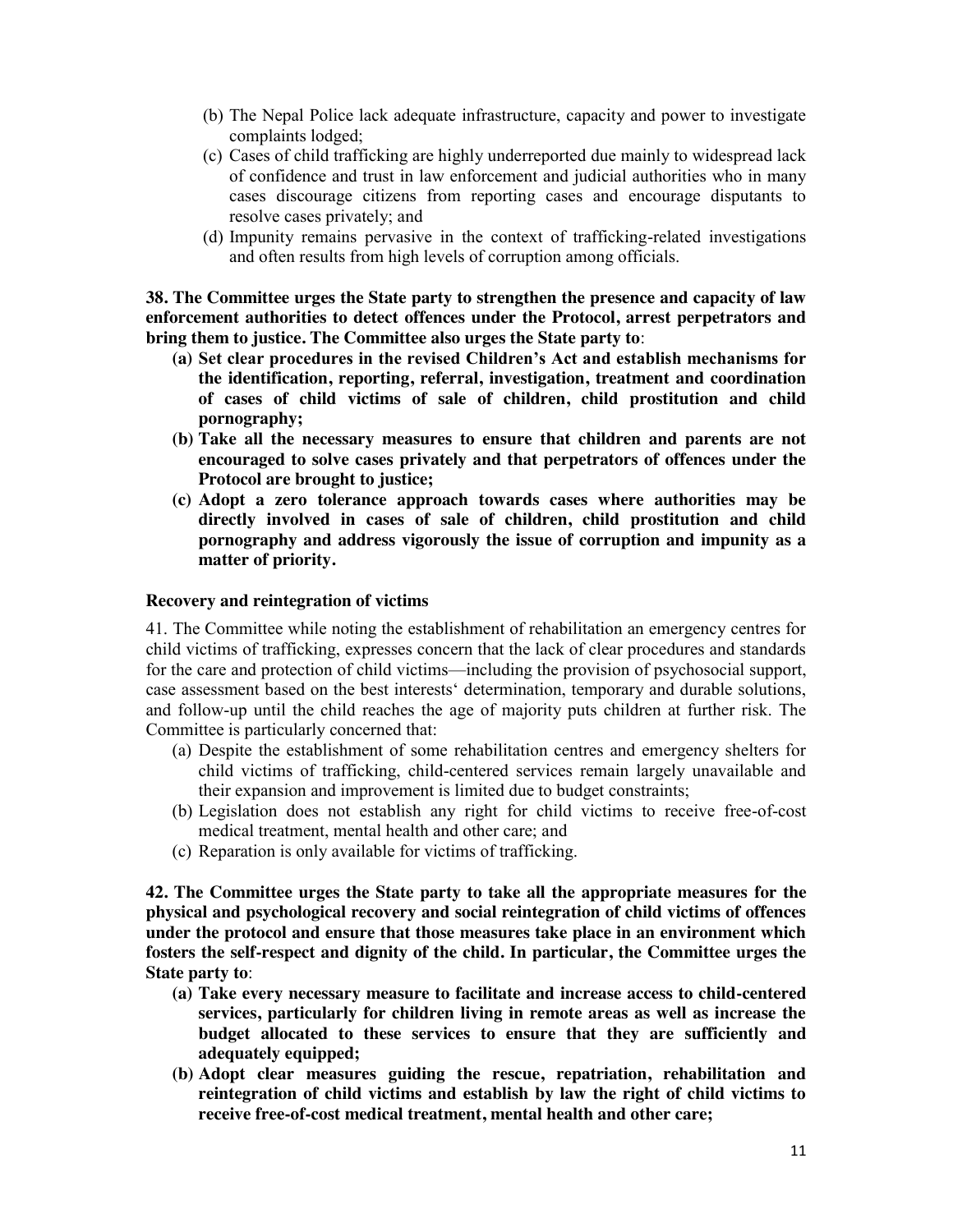**(c) Ensure that all child victims of the offences covered by the Protocol be provided with access to adequate procedures to seek compensation, without discrimination, in accordance with article 9, paragraph 4 of the Protocol.**

### *Committee on the Elimination of Discrimination against Women* Concluding observations (2011) CEDAW/C/NPL/CO/4-5

### **Trafficking and exploitation of prostitution**

21. The Committee welcomes the adoption of the National Plan of Action against trafficking in children and women for sexual and labour exploitation. However, the Committee is concerned about the lack of specific data on trafficking of women and girls, the lack of effective implementation of the Human Trafficking and Transportation Act 2007, the persistence of sexual exploitation, in particular among the Dalit community, and the persistence of the root causes of trafficking and prostitution, including poverty.

**22. The Committee urges the State party to fully implement article 6 of the Convention, through the following:**

**(a) Collecting and analysing data on all aspects of trafficking and prostitution, disaggregated by age, sex and country of origin, in order to identify trends;**

**(b) Implementing the Human Trafficking and Transportation Act 2007 to ensure that perpetrators are punished and victims adequately protected, assisted and provided shelters;**

**(c) Strengthening preventive measures aimed at improving the economic situation of girls and women, gainful employment and other resources to eliminate their vulnerability to traffickers;**

**(d) Strengthening its efforts at international, regional and bilateral cooperation with countries of origin and transit so as to address more effectively the causes of**

**trafficking, and improve prevention of trafficking through information exchange;**

**(e) Ensuring effective implementation of the SAARC Convention on Preventing and Combating Trafficking in Women and Children for Prostitution;**

**(f) Ratifying the Palermo Protocol to Prevent, Suppress and Punish Trafficking in Persons Especially Women and Children; and**

**(g) Provision of information and training on the anti-trafficking legislation to the judiciary, law enforcement officials, including immigration and border police and social workers in all parts of the country, and undertaking awareness raising campaign among the population.**

## **Nationality**

25. While noting the State party's explanation that women are not subjected to discrimination in access to citizenship, the Committee remains deeply concerned about obstacles for women to transfer citizenship to their children and foreign husband, for married women to obtain citizenship certificates, and about the persistence of the underlying conditions obstructing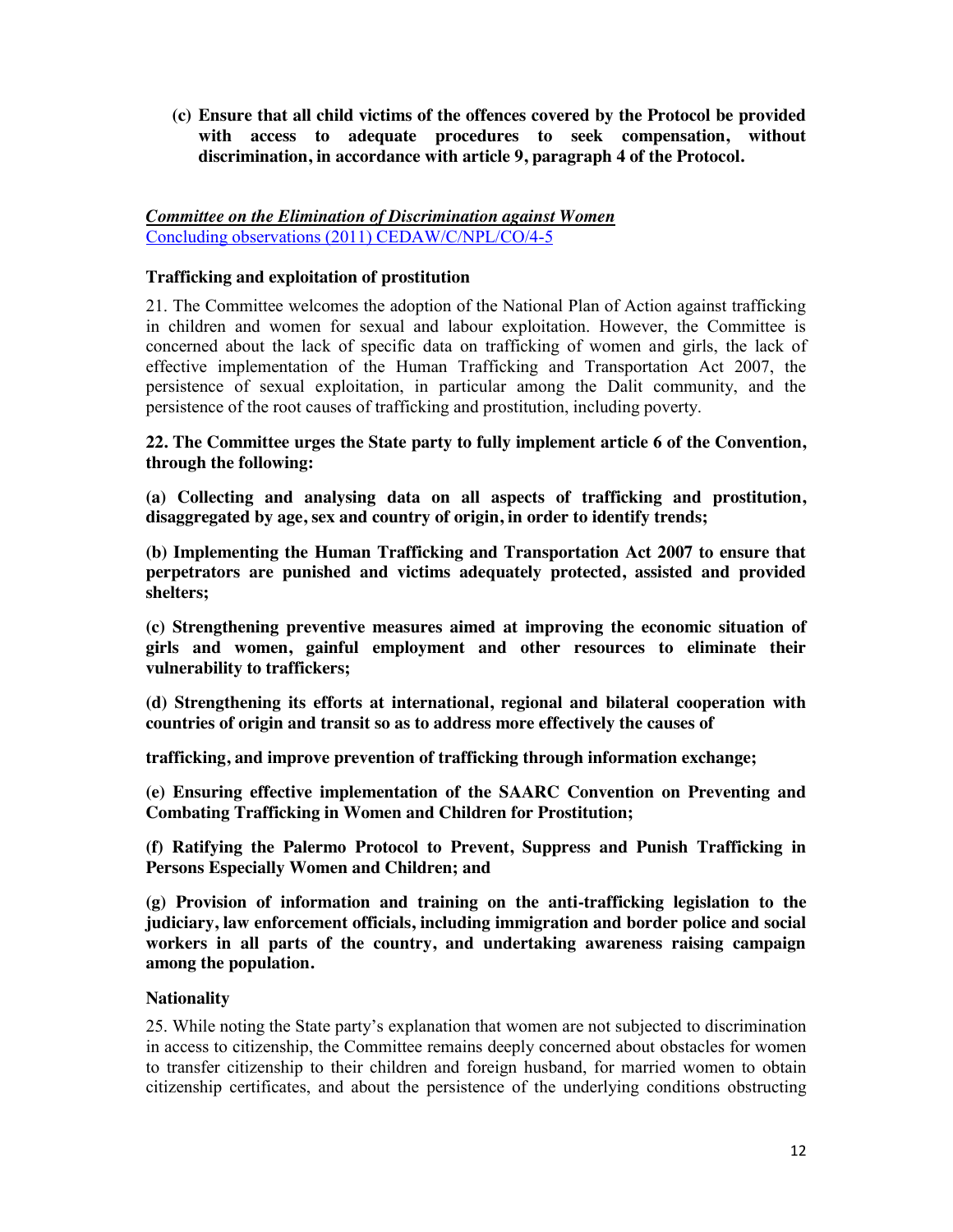access to citizenship including poverty, geographic isolation and onerous administrative requirements.

**26. The Committee strongly urges the State party to:**

**(a) Ensure that the new Constitution provides for equal and full citizenship rights for women, including by exerting their right to transfer citizenship to their children and foreign husband;**

**(b) Implement training programmes to Government officials at all levels on legal provisions related to transfer of citizenship;**

**(c) Carry out a second comprehensive national campaign to issue citizenship certificates, taking into consideration the hardships faced by women in securing proof of nationality;**

**(d) Accede to the 1954 Convention relating to the Status of Stateless Persons and the 1961 Convention on the Reduction of Statelessness; and**

**(e) Ensure that children born on the territory of Nepal who would otherwise be stateless be granted Nepali citizenship.**

### **Female migrant workers**

33. While noting the adoption of the New Foreign Employment Act in 2007, the Committee remains concerned about the situation of Nepalese women migrant workers, and in particular at the fact that a large number of Nepali women are undocumented, which increases their vulnerability to sexual exploitation, forced labour and abuse; their concentration in the informal sector; the limited initiatives to ensure pre-departure information and skills training; and the lack of institutional support both in the State party and in countries of employment to promote and protect the rights of Nepali women migrant workers.

### **34. The Committee urges the State party to:**

**(a) Investigate the cause of women's migration, create employment or self-employment opportunities for women within the country and ensure provision of loan opportunities for women;**

**(b) Establish mechanisms to promote safe migration procedures and protect and fulfil women's rights throughout the migration cycle;**

**(c) Enforce and monitor standardized and comprehensive pre-departure orientation and skill training;**

**(d) Sign bilateral agreements with the country of employment with adequate provisions ensuring the security of women migrant workers and establishing mechanisms in the country of destination dealing with violation of the rights of women migrant workers during employment;**

**(e) Provide assistance for migrant women who seek for redress;**

**(f) Create alternative livelihood opportunities for returnees and promote their reintegration; and**